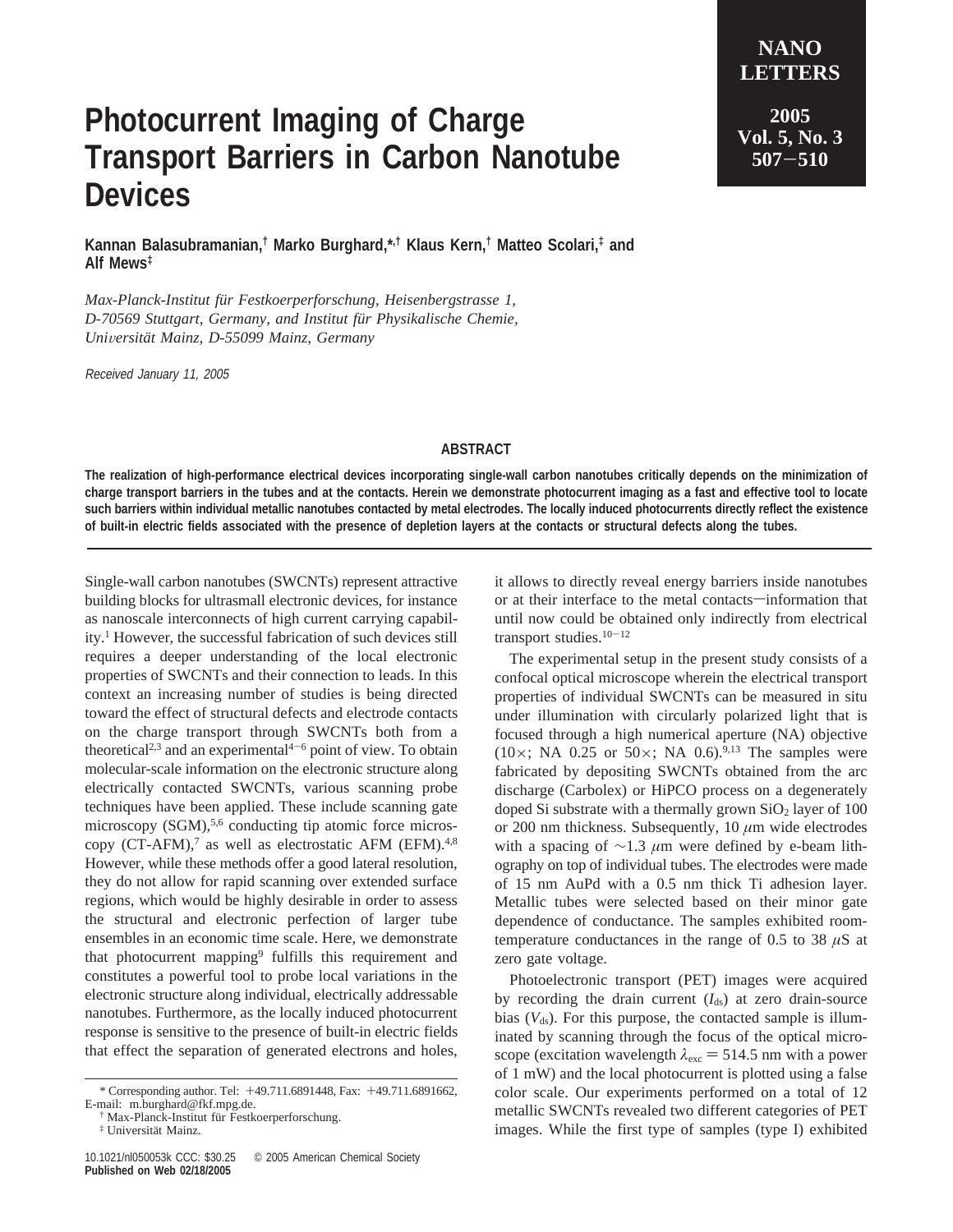

**Figure 1.** Photoelectronic transport (PET) imaging of an individual metallic SWCNT. (a) Atomic force microscope (AFM) topograph of the sample showing the two electrodes contacting a single metallic SWCNT of diameter 1.3 nm. (b) PET image of the same sample obtained by recording the drain current at zero bias, overlayed over a simultaneously taken reflection image. (S source,  $D - \text{drain}$ ,  $\lambda_{\text{exc}} = 514.5 \text{ nm}$ ,  $50 \times \text{objective}$ , 1 mW). (c) The blue solid line and the red dotted line show respectively the line profiles of the photocurrent and the reflection signal along the green line marked in (b). The height scale is 25 nm for (a) and the current scale is  $\pm 27$  nA for (b).

one spot at each of the two metal contacts, the samples of type II revealed at least one additional spot along the tube.

Figure 1a displays the AFM image of a representative sample of type I, comprising an apparently homogeneous nanotube with no discernible structural defect. At high drain-source bias  $(V_{ds})$ , the dark current through the tube was found to saturate at  $25 \mu A$ , in accordance with previous observations on individual metallic SWCNTs.14 Figure 1b displays the PET image obtained at zero-bias for this sample. Two oppositely signed lobes can be clearly identified in the PET image close to the contacts, as can also be inferred from the line profiles of the reflection and PET images shown in



Figure 2. Low-bias  $I_{ds}$  versus  $V_{ds}$  curves obtained without illumination (black lines), with the laser spot positioned at the top lobe (P1, red lines), and with the laser spot at the bottom lobe (P2, blue line) of the PET image shown in Figure 1. The solid lines are obtained with the top electrode being drain and the bottom electrode being source. The broken lines are obtained upon exchanging source and drain. The creation of an offset photovoltage at the contacts can be inferred from these measurements. ( $\lambda_{\rm exc} = 647.1$  nm,  $10 \times$ objective, 1 mW).

Figure 1c. Similar results were obtained on this sample with another laser wavelength ( $\lambda_{\rm exc}$  = 647.1 nm, 1 mW) or by using a lower magnification objective  $(10\times)$ , although in both cases the photocurrents were smaller and the sizes of the lobes larger. Figure 2 displays the low-bias *<sup>I</sup>*-*<sup>V</sup>* curves measured while shining laser light at the positions of the two lobes. It is evident from here that the generated shortcircuit current manifests itself as an offset voltage. Accounting for the resistance of the tube, the associated offset photovoltage is calculated to be  $\approx 0.2$  mV, as extracted from the shift of the linear curves. The sign of this offset is found to be opposite for the two lobes, in accordance with the results displayed in Figure 1.

We interpret the substantial photocurrents generated at the metal contacts to result from local energy barriers introduced when the tube comes in contact with the metal electrode. The nanotube in Figure 1 has a conductance of  $\sim$ e<sup>2</sup>/h at room temperature, considerably lower than the value of  $4e^2/h$ expected for ballistic transport through an ideally contacted metallic tube with two conductance channels.<sup>15</sup> This difference can be ascribed to the combined effect of scattering by acoustic phonons<sup>16</sup> and reflections by potential barriers at the tube/metal contacts.10 The importance of the latter is apparent from the fact that the resistance of the tube increased upon cooling the tube to 2 K, with the sample exhibiting a suppression of conductance near  $V_{ds} = 0$  and a temperaturedependent zero-bias anomaly.12 In principle, the reduction in conductance from the ideal value could also be partially due to defects along the nanotube. However, a substantial gate dependence of conductance would then be expected,<sup>5</sup> which was not observed for this sample. This leads us to conclude that for the present nanotube, the barriers at the contacts restrict the charge transport. Although metallic SWCNTs with nearly perfect contacts have been demonstrated using pure palladium, $17$  nanotubes contacted with other metals, such as in the present case, generally exhibit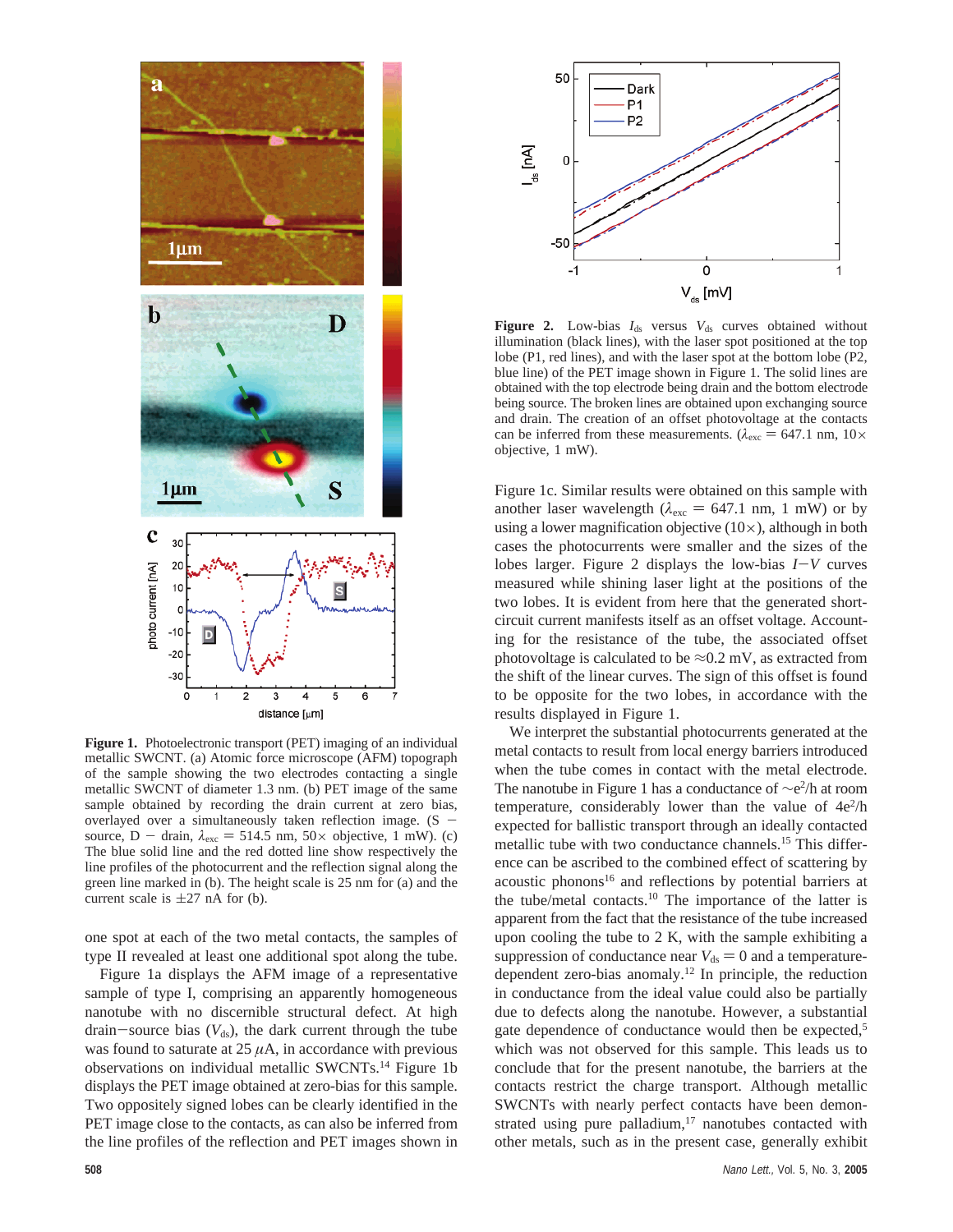

**Figure 3.** PET images obtained with a defective contacted metallic nanotube using (a) a  $10\times$  objective at 647.1 nm and (b) a  $50\times$ objective at 647.1 nm. Additional lobes in the gap between the electrodes can be identified in (b), indicative of structural inhomogeneities along the tube. Please note the different length scales of the images.

signatures of contact barriers.<sup>10-12</sup> This barrier formation can be ascribed to band bending as a result of charge transfer due to the equilibration of Fermi levels when the 1D nanotube and the 3D metal electrode are brought in contact.18,19 Based on these arguments, the photovoltage generation at the metallic nanotube/AuPd interface can be understood to originate from electron/hole pairs locally created by photoexcitation, followed by the separation of electrons and holes due to the local built-in electric field. In this process, the interband transition between the first van Hove singularities in the nanotube provides the necessary absorption cross-section. This is consistent with the observation that the metallic HiPCO tubes showed larger photocurrent signals when illuminated at 514.5 nm than at 647.1 nm under otherwise identical conditions, in accordance with previous reports of stronger optical absorption for the HiPCO tubes at  $514.5$  nm.<sup>20,21</sup>

When the nanotube is brought in contact with the metal electrode, the internal electric field generated due to charge transfer is directed toward the metal electrode. Seen from the source lead, the electric field at the source contact is oriented opposite to that of the electric field at the drain contact. As a consequence, the generated photocurrents are in opposing directions at the two contacts, which explains the opposite signs of the two lobes in the PET image (Figure 1b). In all of the measured samples, the photocurrent is negative at the drain electrode (the electron flow is from source to drain), which indicates that the nanotube electronic bands experience an upward bending at the contacts, in agreement with the fact that the work function of the nanotube is smaller than that of AuPd.19 The identical magnitude of the photocurrents generated at the two contacts of the sample in Figure 1 implies the presence of symmetric contact barriers. Some samples, however, displayed considerably different magnitudes of the peak photocurrent at the two electrodes. This finding indicates the formation of asymmetric contacts, as has been observed also on semiconducting nanotubes in other experiments.7,9 With respect to the spatial extent of the barrier region, the fact that the lobes appear slightly elongated only in the scanning direction, but not in the direction along the tube axis, suggests a value of the order of a few nm for the depletion length, far below the resolution of the confocal microscope ( $\approx 250$  nm).<sup>22,23</sup>

Representative of the samples of type II, Figure 3 compares PET images taken on another metallic tube with the  $10\times$  and  $50\times$  objectives at  $\lambda_{\text{exc}} = 647.1$  nm. Whereas the  $10\times$  magnification image (Figure 3a) shows only two lobes at the edges of the electrodes, two additional lobes can be seen in the  $50\times$  magnification PET image (Figure 3b). In comparison, type I samples such as the one depicted in Figure 1 still display only the two lobes at the contacts, even under higher magnification. For the specific case of the nanotube in Figure 3, the series of lobes between the two electrodes shows a pattern of alternating signs. Analogous to the generation of two oppositely signed lobes **1** and **4** at the contacts, the observation of lobes **2** and **3** can be understood to originate from the presence of built-in electric fields in opposing directions at these locations. The AFM image of this sample (not shown here) revealed kinks at the positions of the lobes **2** and **3**. Taken together, it is reasonable to



Figure 4. Simulated PET images for the sample of Figure 3, assuming point-like photoactive sites (refer text) at the center of the four lobes 1 to 4, using  $50 \times$  (a) and  $10 \times$  (b) objectives. The assumed positions of the sites are overlayed over the images as four crosses. The colormap is the same as that used in Figure 1 with an arbitrary range.